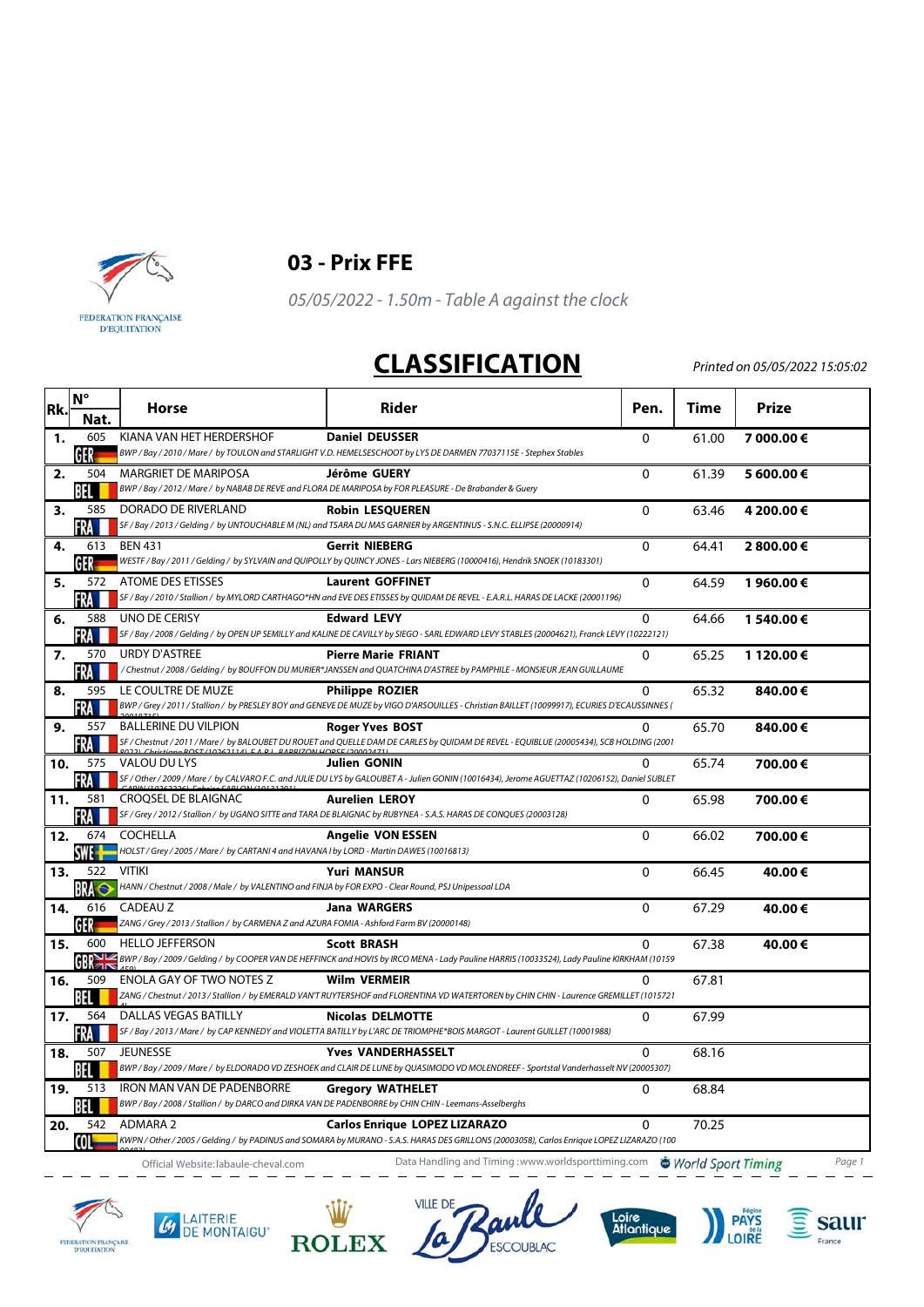## **CLASSIFICATION**

| Rk. | $N^{\circ}$          | Horse                                                                                                                          | Rider                                                                                                                                                                       | Pen. | <b>Time</b> | <b>Prize</b> |
|-----|----------------------|--------------------------------------------------------------------------------------------------------------------------------|-----------------------------------------------------------------------------------------------------------------------------------------------------------------------------|------|-------------|--------------|
|     | Nat.                 |                                                                                                                                |                                                                                                                                                                             |      |             |              |
| 21. | 598<br>FRA           | TOLEDE DE MESCAM HARCOUR                                                                                                       | <b>Kevin STAUT</b><br>SF / Other / 2007 / Mare / by MYLORD CARTHAGO*HN and ALIMAR DE MESCAM by KOUGLOF II - Caroline BENGUIGUI (10125250)                                   | 4    | 61.37       |              |
| 22. | 536                  | <b>CHRISTIANO</b>                                                                                                              | Amy MILLAR                                                                                                                                                                  | 4    | 62.43       |              |
|     | CAN                  | BRAND / Bay / 2010 / Gelding / by CANOSO and CHARLOTT by COMPLIMENT - Future Adventures (20003425)                             |                                                                                                                                                                             |      |             |              |
| 23. | 622<br>IRL           | <b>GC CHOPIN'S BUSHI</b><br>KWPN / Bay / 2006 / Gelding / by CONTENDRO II and USHI by NAIROBI - Onyx Consulting Ltd (20000671) | <b>Denis LYNCH</b>                                                                                                                                                          | 4    | 62.65       |              |
| 24. | 528                  | BOECKMANNS LORD PEZI JUNIOR                                                                                                    | <b>Pedro VENISS</b>                                                                                                                                                         | 4    | 63.03       |              |
|     | <b>BRA</b>           |                                                                                                                                | OLDBG / Bay / 2009 / Stallion / by BÖCKMANN'S LORD PEZI and AQUINORA by QUATTRO 7 - Camila VENISS (10161313)                                                                |      |             |              |
| 25. | 609<br>GER           | <b>VESTMALLE DES COTIS</b>                                                                                                     | <b>Hans-Dieter DREHER</b><br>SF / Chestnut / 2009 / Gelding / by BALOUBET DU ROUET and PERLE DE TALMA by LANDOR S - Hans-Dieter DREHER (10001552), Gian Battista LUTTA (1   | 4    | 63.42       |              |
| 26. | 562                  | $(20016020)$ Timigroa WIECED (1)<br>DEXTER FONTENIS Z                                                                          | <b>Simon DELESTRE</b>                                                                                                                                                       | 4    | 63.55       |              |
|     | FRA                  |                                                                                                                                | ZANG / Other / 2013 / Gelding / by DIARADO and GORKA DES FONTENIS by VOLTAIRE - Eric HOCHSTADTER (10131050)                                                                 |      |             |              |
| 27. | 552                  | BLOOD DIAMOND DU PONT                                                                                                          | <b>Julien ANQUETIN</b>                                                                                                                                                      | 4    | 63.79       |              |
|     | FRA<br>641           | <b>IC COANCY ANOUCTINU TO</b><br>CHARLEMAGNE JT Z                                                                              | SF / Bay / 2011 / Gelding / by DIAMANT DE SEMILLY and LINE DU PONT by ARPEGE PIERREVILLE*HN - S.c NAQUIN (20018534), SC CABALLOS DES GAZEL<br><b>Riccardo PISANI</b>        |      |             |              |
| 28. | НA                   | ZANG / Grey / 2010 / Gelding / by CACHAS and CARTE BLANCHE Z by CARTHAGO Z - LOZAR SAS                                         |                                                                                                                                                                             | 4    | 64.30       |              |
| 29. | 625                  | JASCO VD BISSCHOP                                                                                                              | <b>Mark MCAULEY</b>                                                                                                                                                         | 4    | 64.46       |              |
|     | IRLI                 |                                                                                                                                | BWP / Bay / 2009 / Gelding / by DULF VAN DEN BISSCHOP and VERANIA by KRUNCH DE BREVE - S.n.c. MCAULEY (20017313)                                                            |      |             |              |
| 30. | 594                  | <b>VIVALDI DES MENEAUX</b>                                                                                                     | <b>Olivier ROBERT</b><br>SF / Bay / 2009 / Gelding / by CHIPPENDALE Z and DAGOTTE CSSF by BAMAKO - Valerie COUGOUILLE (10177317)                                            | 4    | 64.88       |              |
| 31. | FRA<br>645           | <b>BINGO DU PARC</b>                                                                                                           | <b>Harrie SMOLDERS</b>                                                                                                                                                      | 4    | 65.02       |              |
|     | NED -                |                                                                                                                                | SF / Chestnut / 2011 / Gelding / by MYLORD CARTHAGO*HN and TSIGANE SEMILLY by DIAMANT DE SEMILLY - Copernicus Stables LLC (20000422), Harri                                 |      |             |              |
| 32. | 568                  | LAS VEGAS VD PADENBORRE                                                                                                        | <b>Marie DEMONTE</b>                                                                                                                                                        | 4    | 65.09       |              |
|     | FRA<br>524           | <b>GRAND SLAM VDL</b>                                                                                                          | BWP / Bay / 2011 / Stallion / by CALVARO F.C. and ELITE VD PADENBORRE (OES) by DIAMANT DE SEMILLY - S.N.C ECURIE DU HERRIN (20000830)<br><b>Marlon MODOLO ZANOTELLI</b>     |      |             |              |
| 33. | <b>BRA</b>           |                                                                                                                                | BWP / Bay / 2011 / Stallion / by CARDENTO 933 and WONDER by HEARTBREAKER - Marlon MODOLO ZANOTELLI (10031717), VDL Stud (20000130)                                          | 4    | 65.34       |              |
| 34. | 548                  | ALAMO                                                                                                                          | Sergio ALVAREZ MOYA                                                                                                                                                         | 4    | 65.96       |              |
|     | ESP <sub>E</sub>     |                                                                                                                                | KWPN / Black / 2008 / Gelding / by UKATO and MARIONA by EQUADOR - ALVAREZ MOYA HORSES S.L. (20000682), Sergio RAMOS (10228238)                                              |      |             |              |
| 35. | 589<br>FRA           | <b>BALADIN DES MATIS</b>                                                                                                       | <b>Megane MOISSONNIER</b><br>SF / Chestnut / 2011 / Gelding / by PADOCK DU PLESSIS*HN and PERLE DE CHEUX - S.A.S. HORSES INVEST (20018599), Laurent GUILLET (10001988), SAR | 4    | 66.49       |              |
| 36. | 639                  | SCUDERIA 1918 QUICK AND EASY 3                                                                                                 | Giulia MARTINENGO MARQUET                                                                                                                                                   | 4    | 66.90       |              |
|     |                      |                                                                                                                                | HOLST / Bay / 2012 / Mare / by QUICK ORION D ELLE and VENEZIA IV by COLMAN - remolino 546 (20017118), SGH srl (20001234)                                                    |      |             |              |
| 37. | 663<br>sw +          | QUNO                                                                                                                           | <b>Edouard SCHMITZ</b><br>HOLST / Bay / 2009 / Gelding / by QUO VADOS I and TORA II by CASHANDCARRY - Florence SCHMITZ (10162882)                                           | 4    | 68.11       |              |
| 38. | 517                  | <b>NASHVILLE</b>                                                                                                               | <b>Luiz Francisco DE AZEVEDO</b>                                                                                                                                            | 4    | 68.68       |              |
|     | <b>BRA</b> ©         |                                                                                                                                | BWP / Black / 2013 / Gelding / by DIAMANT DE SEMILLY and CANDYGIRL by DARCO - Eurohorse BVBA (20000643)                                                                     |      |             |              |
| 39. | 619                  | <b>DSP OMERTA INCIPIT</b><br>BAVAR / Other / 2011 / Mare / by LEVISONN and OFFERTE INCIPIT by CANDILLO 3 - Gruber, Karl        | <b>Maximilian WEISHAUPT</b>                                                                                                                                                 | 4    | 68.88       |              |
| 40. | 551                  | <b>UCELLO MASSUERE</b>                                                                                                         | <b>Alberto MARQUEZ GALOBARDES</b>                                                                                                                                           | 4    | 69.40       |              |
|     | ESP =                | SF / Grey / 2008 / Stallion / by CASSINI II and ESTRELLA DEL DIA by GALOUBET A - URBATIETAR S.L. (20003322)                    |                                                                                                                                                                             |      |             |              |
| 41. | 539                  | NIKKA VD BISSCHOP                                                                                                              | <b>Beth UNDERHILL</b>                                                                                                                                                       | 4    | 69.42       |              |
|     | CANT                 |                                                                                                                                | BWP / Bay / 2013 / Mare / by EMEROL NOP and HAVANNA VD BISSCHOP by NABAB DE REVE - REIN FAMILY LLC. (20005962), Torrey Pines Stable Inc (200                                |      |             |              |
| 42. | 628<br><b>ISR</b> TO | <b>LADRIANO Z</b>                                                                                                              | <b>Daniel BLUMAN</b><br>ZANG / Bay / 2008 / Gelding / by LAWITO and GAMBELLE by BALOUBET DU ROUET - BLUE STAR INVESTMENTS (20000604), OVER THE TOP STABLES LLC (            | 4    | 69.53       |              |
| 43. | 527                  | <b>BIGSTAR</b>                                                                                                                 | <b>Felipe RAMOS GUINATO</b>                                                                                                                                                 | 4    | 70.74       |              |
|     | <b>BRA</b>           | /Bay / 2011 / Male / by KANNAN - 50% TERESA E 50% EMÍLIO MALTA DA COSTA                                                        |                                                                                                                                                                             |      |             |              |
| 44. | 633                  | QUILAZIO                                                                                                                       | <b>Filippo Marco BOLOGNI</b><br>HOLST / Bay / 2010 / Gelding / by QUIDAM DE REVEL and T-CALAZIA by CALATO - Bologni Arnaldo srl (20006025)                                  | 5    | 73.91       |              |
| 45. | 556                  | LORD DE MUZE                                                                                                                   | <b>Mathieu BILLOT</b>                                                                                                                                                       | 8    | 63.27       |              |
|     | FRA                  |                                                                                                                                | BWP / Bay / 2011 / Gelding / by NABAB DE REVE and CORDULA DE LAUBRY by FOR PLEASURE - Serge BATAILLER (10123674)                                                            |      |             |              |
| 46. | 547<br>COL           | STALOGNIA                                                                                                                      | <b>Rene LOPEZ LIZARAZO</b><br>OLDBG / Grey / 2009 / Mare / by STAKKATOL and BOLOGNIA by CHACCO-BLUE - Bertrand DARIER (10017507), Rene LOPEZ LIZARAZO (10000484)            | 8    | 64.18       |              |
| 47. | 577                  | MISS MARIE VAN'T WINNENHOF                                                                                                     | <b>Philippe LEONI</b>                                                                                                                                                       | 8    | 65.88       |              |
|     | FRA                  |                                                                                                                                | BWP / Bay / 2012 / Mare / by EDJAZ VAN T MERELSNEST and JINTHE VAN' T WINNENHOF by TOULON - Frederic BOUVARD (10183030), Maxime RIUS (10                                    |      |             |              |
| 48. | 610                  | A LA CARTE NRW                                                                                                                 | <b>Marcus EHNING</b>                                                                                                                                                        | 8    | 66.75       |              |
|     | GER                  | WESTF / Bay / 2008 / Stallion / by ABKE 4 and LUXILLA by LUX - Nordrhein-Westfälisches Landgestüt (20003392)                   |                                                                                                                                                                             |      |             |              |

**4** LAITERIE

Official Website:labaule-cheval.com **Data Handling and Timing :www.worldsporttiming.com World Sport Timing** Page 2

**ESCOUBLAC** 

Loire<br>Atlantique

**VILLE DE** 

**ROLEX** 

 $\widehat{\mathbf{S}}$  saur

France

**PAYS**<br>LOIRE